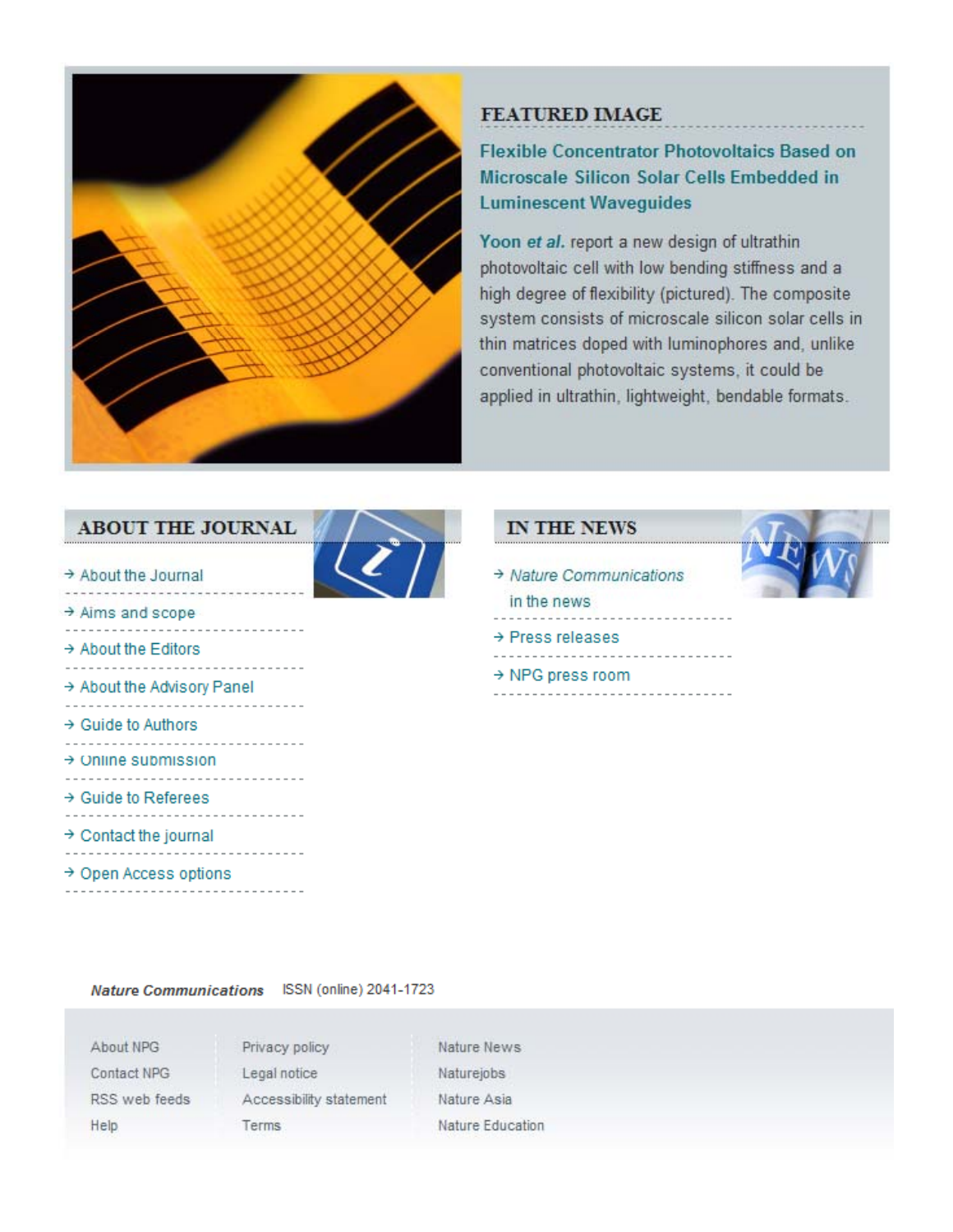

Received 13 Jan 2011 | Accepted 18 Apr 2011 | Published 14 Jun 2011 **DOI: 10.1038/ncomms1318** 

# Flexible concentrator photovoltaics based on microscale silicon solar cells embedded in luminescent waveguides

Jongseung Yoon<sup>1,\*</sup>, Lanfang Li<sup>2,3,\*</sup>, Andrey V. Semichaevsky<sup>4</sup>, Jae Ha Ryu<sup>2,3</sup>, Harley T. Johnson<sup>3,4</sup>, Ralph G. Nuzzo<sup>3,5</sup> & John A. Rogers<sup>2,3,4,5</sup>

Unconventional methods to exploit monocrystalline silicon and other established materials in photovoltaic (PV) systems can create new engineering opportunities, device capabilities and cost structures. Here we show a type of composite luminescent concentrator PV system that embeds large scale, interconnected arrays of microscale silicon solar cells in thin matrix layers doped with luminophores. Photons that strike cells directly generate power in the usual manner; those incident on the matrix launch wavelength-downconverted photons that reflect and waveguide into the sides and bottom surfaces of the cells to increase further their power output, by more than 300% in examples reported here. Unlike conventional luminescent photovoltaics, this unusual design can be implemented in ultrathin, mechanically bendable formats. Detailed studies of design considerations and fabrication aspects for such devices, using both experimental and computational approaches, provide quantitative descriptions of the underlying materials science and optics.

<sup>&</sup>lt;sup>1</sup> Department of Chemical Engineering and Materials Science, University of Southern California, Los Angeles, California 90089, USA. <sup>2</sup> Department of Materials Science and Engineering, University of Illinois at Urbana-Champaign, Urbana, Illinois 61801, USA. <sup>3</sup> Frederick Seitz Materials Research Laboratory, University of Illinois at Urbana-Champaign, Urbana, Illinois 61801, USA. 4 Department of Mechanical Science and Engineering, University of Illinois at Urbana-Champaign, Urbana, Illinois 61801, USA. <sup>5</sup> Department of Chemistry, University of Illinois at Urbana-Champaign, Urbana, Illinois 61801, USA. \*These authors contributed equally to this work. Correspondence and requests for materials should be addressed to J.A.R. (email: jrogers@illinois.edu).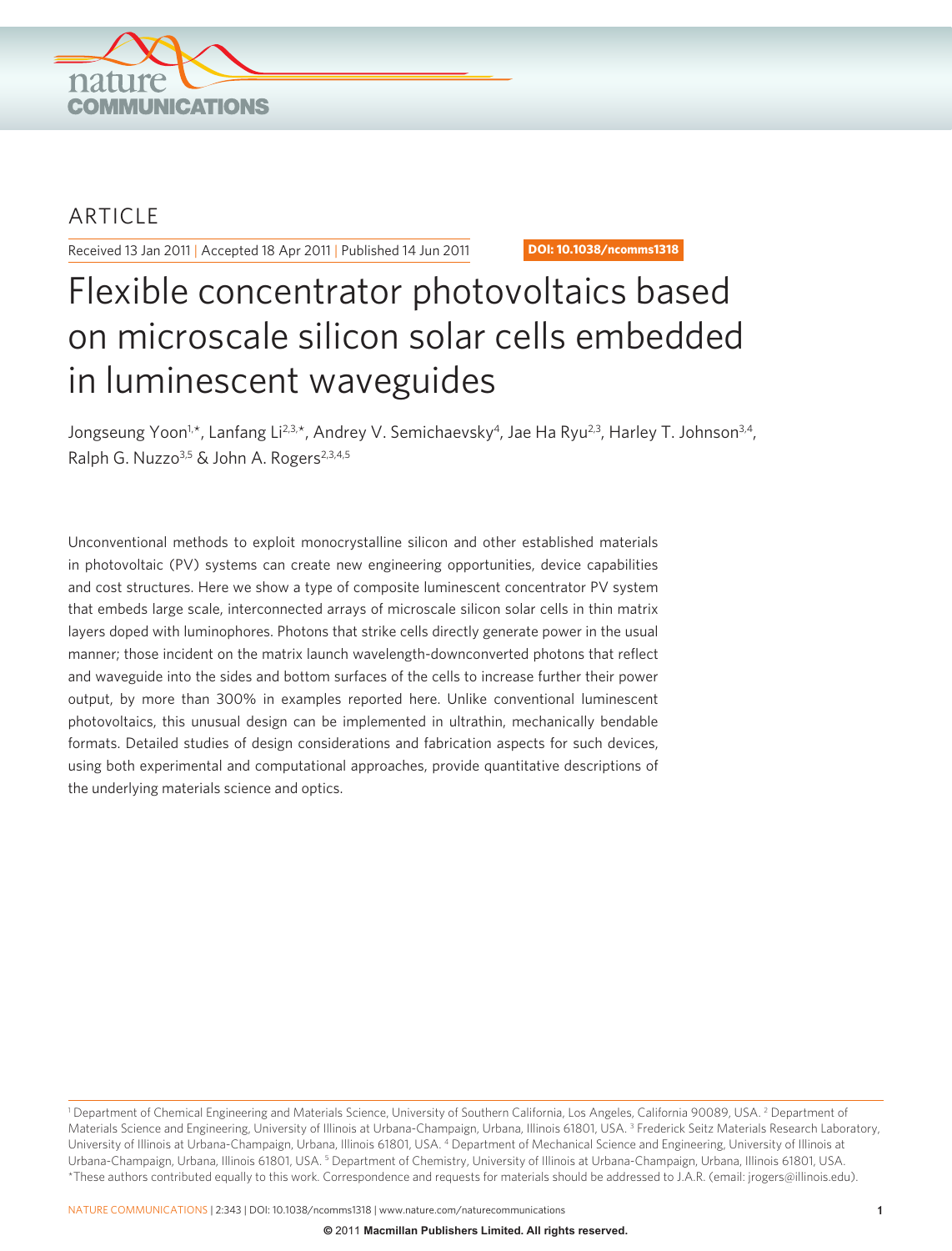ptical concentration represents a strategy for collecting incident solar radiation and redirecting it onto photovoltaic  $(PV)$  cells to increase their output power $\cdot^{1,2}$ . These techniques are of interest because they can reduce costs by improving the utilization of the cells and, in certain cases, by raising their efficiencies<sup>3</sup>. Conventional concentrators use focusing lenses and mechanical devices (that is, trackers) to maintain alignment with incident solar radiation<sup>4,5</sup>. This design can be attractive, particularly, when implemented with high efficiency compound semiconductor PV cells. Disadvantages, compared with non-concentrating PV, arise from complexity associated with the optics and trackers, challenges in module assembly, difficulties in thermal management and inefficiencies in the capture of diffuse light. Recently developed microscale compound semiconductor multijunction cells, miniaturized optics and advanced manufacturing approaches address many of these issues<sup>[6](#page-8-3)</sup>. Even these systems do not, however, function effectively in geographic locations where levels of direct normal irradiance are low, or in applications that demand mechanically flexible modules.

Luminescent solar concentrators (LSCs), by contrast, exploit different optical mechanisms, with the potential to avoid these limitations[7–9](#page-8-4) . A simple LSC consists of a planar, multimode slab waveguide doped with a luminescent species. These dopants, referred to as luminophores, absorb incident light and then re-emit at longer wavelengths, in a process of optical down-conversion. The emitted photons have an isotropic angular distribution; those that satisfy the condition of total internal reflection (TIR) at the boundaries of the LSC slab are trapped in guided modes of the structure. Photons that do not meet this TIR condition can be also captured, though less effectively, by coupling into leaky modes<sup>[10,11](#page-8-5)</sup>. In a typical arrangement, strips of solar cells mount on the edges of an LSC structure to collect emergent radiation. Although relatively inefficient with direct normal irradiance, this process offers levels of concentration that exceed those possible based on focusing of diffuse light, even in the thermodynamic limit<sup>[12](#page-8-6)</sup>. Also, trackers are not required, thereby reducing the complexity and cost, and creating the possibility for mechanically flexible module designs.

Despite these advantages, LSCs have many drawbacks; prominent among these are optical inefficiencies that stem from reabsorption of light emitted by the luminophores and from propagation losses due to scattering and leaky waveguiding<sup>13</sup>. The first effect results from partial overlap of the absorption and emission spectra of the luminophore. This overlap can be reduced with materials (for example, semiconductor quantum dots)<sup>[14,15](#page-8-8)</sup> that have large Stokes shifts, or with alternative conversion processes based on near-field energy transfer<sup>[16](#page-8-9)</sup> or phosphorescence<sup>[17](#page-8-10)</sup>. The waveguide losses can be decreased by increasing the difference between the index of refraction of the LSC material and its surroundings, and by engineering the structures to avoid scattering. Pursuing these and other directions represent activities in ongoing research. An important feature of these sources of loss is that their effects diminish with propagation distance. In conventional devices, the cells and the LSC waveguides are bulk components, such that reducing critical dimensions to scales less than several centimeters is impractical. As a result, the geometries of key components in the system cannot be fully exploited as design parameters for optimizing the behaviour. Another restriction of existing structures is that they cannot be implemented effectively with LSC thicknesses in the range required ( $\sim$ 200 $\mu$ m or less) for mechanically flexible construction, due to practical difficulties in mounting cells on narrow edges and to increased levels of self-absorption that result from high luminophore concentrations needed to achieve sufficient optical density in thin layers.

Here we present an approach that overcomes both classes of constraints, through the use of a composite material structure consisting of sparse, distributed arrays of microscale solar cells

(µ-cells) embedded directly into the LSC waveguide. A key feature is that the dimensions and designs of the  $\mu$ -cells allow capture of light not only through their top surfaces, but also through their sidewalls and bottom surfaces. Deterministic assembly techniques offer practical access to spacings and array configurations that can match the intrinsic loss characteristics of nearly any type of LSC, even those with extremely small thicknesses (for example,  $10 \mu m$  or larger), for low-bending stiffness and high degrees of flexibility.

#### **Results**

**Luminescent solar concentrator with surface-embedded silicon solar -cells**. [Figure 1a](#page-3-0) shows features of a representative system. The module consists of an array of monocrystalline, ultrathin ( $10-20 \mu m$ ) silicon  $\mu$ -cells, conformally integrated at the surface of a thin layer doped with luminophores and coated on a transparent substrate with a scattering/reflecting element placed on its back surface. Key dimensional parameters include the thickness (*t*) and width (*w*) of the µ-cells, the separation (*s*) between them and the thickness of the luminescent layer (*h*) and substrate (*h*′).

For the work presented here, bulk, p-type  $\langle 111 \rangle$  Czochralski Si wafers (10–20Ω·cm, Virginia Semiconductor Inc.) provide source materials for  $\mu$ -cells formed by conventional processes of silicon microfabrication, including optical lithography, dry and wetchemical etching and thermal diffusion for doping<sup>18</sup>. Techniques of transfer printing allow deterministic assembly of organized arrays of these µ-cells, in any spatial configuration. For experiments described here, plates of glass or sheets of polyethyleneterephthalate serve as substrates. Thin luminescent coatings, which we refer to as the LSC layers, consist of an ultraviolet-curable polyurethane (PU, Norland Products Inc.) matrix doped with an organic dye (DCM, (4-dicyanomethylene-2-methyl-6-p-dimethylaminostyryl- $4H$ -pyran), Exciton). The printing process embeds the  $\mu$ -cells at the near surface region of this layer, in a way that still allows unobstructed exposure of their top surfaces to incident light [\(Fig. 1b](#page-3-0)). The absorption and emission spectra of PU and DCM-doped PU (DCM-PU,  $\sim 0.19$  wt%) in fully cured solid films appear in Figure [1c](#page-3-0). The peak wavelengths for emission and absorption are 602 and 477nm, respectively. The dye concentration is sufficiently high to provide strong absorption even for thin LSC layers, but sufficiently low to maintain high fluorescence yields (Supplementary Information). The backside reflector (BSR) consists of a black anodized aluminium plate, a silver mirror, or a white polyester cloth (TX609, Texwipe) mounted on the mirror, to provide non-reflective, specular and diffuse reflective conditions, respectively. The measured reflectivities for the specular, diffuse and non-reflective cases are 98, 93 and 22% averaged through the spectral range of 400–1,100nm, respectively. [Figure 1d](#page-3-0) shows a representative module consisting of sparse arrays of µ-cells printed directly into a DCM-PU LSC layer, on a glass substrate.

**Study of a** *model* **luminescent solar concentrator with a single -cell**. To explore the optics, we first consider a simple model structure that consists of a single  $\mu$ -cell ( $t = 15 \mu$ m,  $w = 50 \mu$ m,  $h = 24 \mu$ m, *h*′=1mm) implemented in an LSC system with variable illumination area, as illustrated in [Figure 2a.](#page-4-0) The 15  $\upmu$ m thickness leads to ~54% absorption of light normally incident on the µ-cell in a doublepass configuration without anti-reflection (AR) coatings, averaged over the solar spectrum (300–1100 nm), or  $\sim$ 75% in a single-pass configuration with a perfect AR coating on top surface. The 50µm width enables higher levels of absorption (~85% for the case with a perfect AR coating) for light incident on the sides of the µ-cells, in a single pass. The  $24 \mu m$  thick LSC layer absorbs ~92% of normally incident light at a wavelength of 477 nm in a double pass, or  $\sim$ 72% in a single pass. A metallic aperture (Cr/Au, ~15nm/400nm) allows incident light to expose only a certain area of the LSC immedi-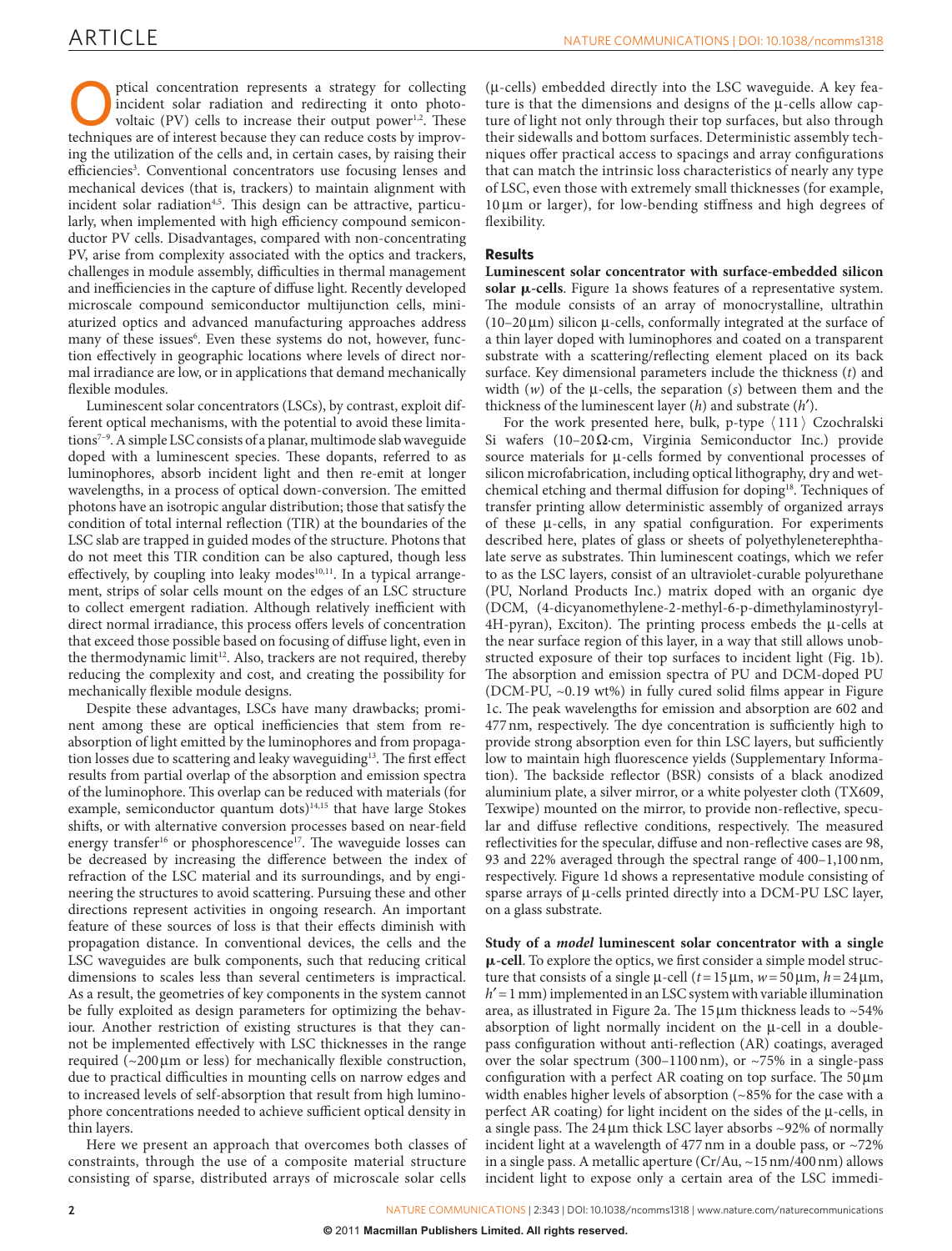

<span id="page-3-0"></span>Figure 1 | A luminescent concentrator system with an array of surface-embedded monocrystalline silicon solar  $\mu$ -cells. (a) Schematic illustration of a device, consisting of an array of solar microcells (µ-cells), a luminescent layer (LSC layer), a supporting, transparent substrate and a BSR. The inset on the right shows a cross sectional view, with key parameters identified, including width (*w*) and thickness (*t*) of the µ-cells, distance (*s*) between them, thickness (*h*) of the LSC layer, and thickness (*h'*) of the substrate. (b) Magnified optical image of arrays of μ-cells printed into a photocured layer of polyurethane (PU) doped with the luminophore DCM, (scale bar: 500 µm). Inset, cross-sectional s.e.m. image (coloured) showing substrate (green), DCM-PU (red), Si µ-cell (yellow), and air (blue), (scale bar: 25µm). (**c**) Absorption and emission spectra of a DCM-PU thin film (thickness ~30µm) on a glass substrate (thickness ~1mm), with a DCM concentration of ~0.19 wt% (red: absorption of DCM-PU, green: absorption of PU, blue: emission of DCM-PU). (**d**) Picture of a completed module, before forming interconnects. The dashed box in the centre corresponds to the region shown in frame (**b**), the scale bar in this image is 2mm.

ately adjacent to the  $\mu$ -cell. Electrical contact pads (30 $\mu$ m×50 $\mu$ m) formed by photolithography and electron beam evaporation (Cr/Au,  $\sim$ 10 nm/150 nm) exist at the end (p+) and middle (n+) of the  $\mu$ -cell. [Figure 2b](#page-4-0) shows the measured current density  $(J=I/A_0)$ , where *I* is the current and  $A_0$  is the top surface area of the cell) as a function of applied voltage (*V*), under simulated AM 1.5D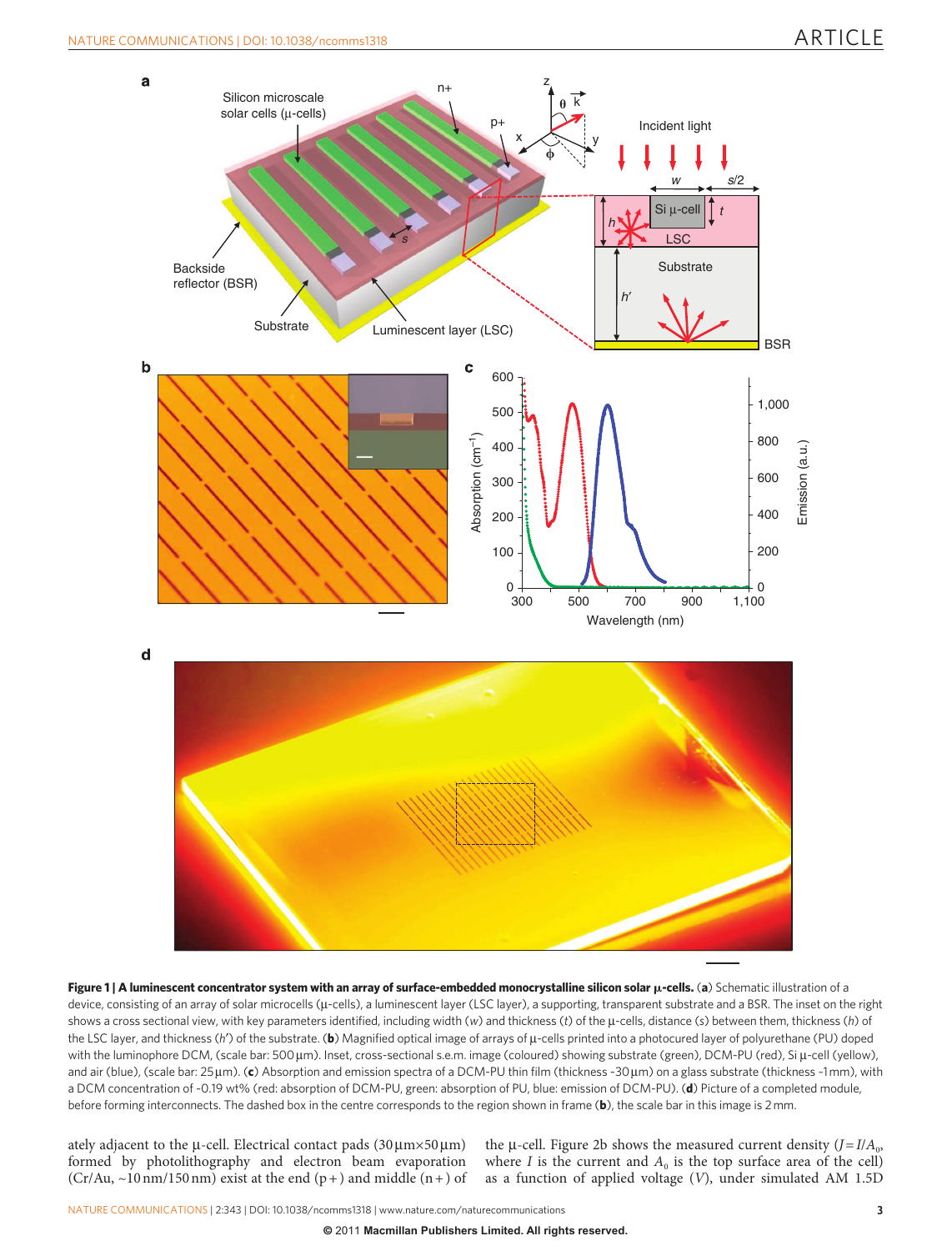

<span id="page-4-0"></span>Figure 2 | Effect of illumination area and backside reflector on the performance of a top-mounted silicon solar µ-cell. (a) Schematic illustration of a single µ-cell in a layer of DCM-PU on a glass substrate with a lithographically defined metallic (Cr/Au: ~15nm/400nm) aperture (length: 1.6mm, width: *d*). Three different BSRs were explored: specular and diffuse reflective, and non-reflective. Electrical contact pads (30µm×50µm) were formed by photolithography and evaporation of metals (Cr/Au: ~10 nm/150 nm). (b) Representative current density (*J* = current/top surface area of the µ-cell) voltage (*V*) curves of a µ-cell under AM 1.5D illumination as a function of aperture width (*d*), with a specular BSR (*d*=23 (red), 96 (blue), 200 (green), 300 (cyan), 400 (pink), 600 (orange) µm). (**c**) Normalized maximum output power (*P*max/*P*max,0) of the µ-cell as a function of *d*, with non-reflective (green), specular- (red) and diffuse-reflective (blue) BSRs. The case of a system without the DCM, with a diffuse-reflective BSR is also shown (black).  $P_{\text{max}}$ is the maximum output power due to the photon flux impinging through all surfaces of the cell, and  $P_{\text{max},0}$  is the maximum output power due to the photon flux incident only through the top surface, as approximated by the maximum power evaluated at *d*=23µm with a non-reflective BSR. (**d**) Contour plot of computed, normalized total photon flux density ( $\Phi(d, \lambda)/\Phi_0(d, \lambda)$ ) as a function of wavelength ( $\lambda$ ) and *d* with a specular BSR. Here  $\Phi(d, \lambda)$  is the photon flux density absorbed through all surfaces of a μ-cell and Φ<sub>0</sub>(*d*, λ) is the flux density through only its top surface with a non-reflective BSR. (e) Integrated (a) integrated (b) integrated (c) integrated (c) integrate total photon flux (K<sub>Φ</sub>/K<sub>Φ,0</sub>) as a function of d, with non-reflective (green), specular- (red) and diffuse-reflective (blue) BSRs, where K<sub>Φ</sub> (d) =[1<sup>100nm</sup> Φ dλ,<br>Φ is shown in (**d**). Corresponding data for the system w flux  $(K_{\phi}/K_{\phi}$ <sup>o</sup> with specular reflective BSR, under various loss conditions where one of the loss mechanisms, including those associated with incomplete internal reflections (non-TIR; black), self-absorption (SA; blue) and imperfect BSR (green), is separately eliminated. A baseline (red) with all losses included is also shown.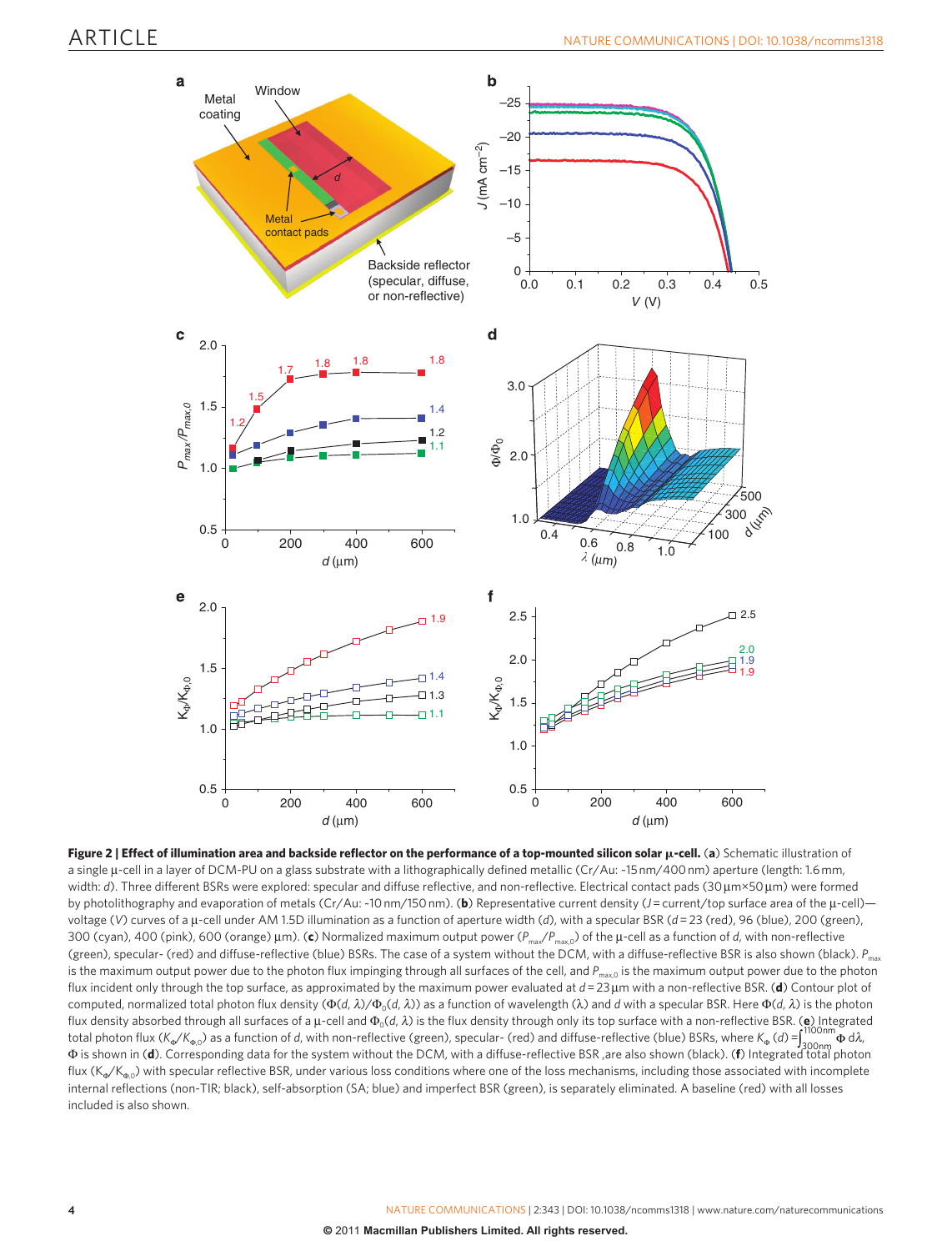illumination (1,000Wm−2 ) at room temperature, for several different aperture areas (1.6mm×*d* µm, where *d* is the distance between the edges of the  $\mu$ -cell and the aperture), with a specular reflective BSR. As *d* increases, the fill factor remains constant (~0.69) and the open circuit voltage  $(V_{oc})$  increases only slightly, while the shortcircuit current density  $(J_{\rm s})$  increases significantly. These trends are all consistent with an increasing total photon flux into the  $\mu$ -cell. Similar studies with non-reflective and diffuse reflective BSRs yield similar types of data. Results of normalized maximum output power (*P*max/*P*max,0) extracted from such measurements appear in [Figure](#page-4-0)  [2c,](#page-4-0) where  $P_{\text{max}}$  is the maximum total output power from the  $\mu$ -cell, under conditions described above, and  $P_{\text{max},0}$  is the maximum output power associated with photon flux incident only through the top surface of the µ-cell, as approximated by the maximum power evaluated at *d*=23µm with a non-reflective BSR. In all cases, the performance monotonically increases with *d,* simply because additional photons are guided to the µ-cell. The rate of increase diminishes with *d*, due to propagation losses, geometric effects and others described subsequently. Measurements on a device with a diffuse BSR but without DCM (also in [Fig. 2c](#page-4-0)) show clearly that the µ-cell geometry allows effective capture of scattered photons incident on the bottom and sidewall surfaces, even without the LSC mechanism. For cases with DCM,  $P_{\rm max}/P_{\rm max,0}$  asymptotically approach saturation values,  $P_{\text{sat}}$ , at roughly  $d \sim 0.4$  mm =  $d_{\text{sat}}$ . This length scale is compatible with microscale, distributed solar cells, but not with conventional, bulk cells of previously reported LSC systems.

The data in [Figure 2c](#page-4-0) provide some useful, qualitative insights. First, when *d* is close to zero, light capture arises mainly from direct illumination of the top surface of the µ-cell and from transmitted light that reflects from the BSR and enters back through the bottom surface. Consistent with the definitions described above, the non-reflective case has  $P_{\max}/P_{\max,0}{\sim}1.$  The device with diffuse BSR shows  $P_{\text{max}}/P_{\text{max},0}$ ~1.11. In this regime, the corresponding case without DCM exhibits similar behaviour, as expected due to the small thickness of the LSC material under the  $\mu$ -cell. The specular case corresponds to full, double-pass operation. Here the value of  $P_{\text{max}}/P_{\text{max},0}$ ~1.17 is approximately consistent with the computed ratios of double-pass to single-pass absorption (without AR coating), that is,  $\sim 54\%/ \sim 47\% \sim 1.15$ . This estimated value assumes  $d=0 \mu$ m, whereas the experiment uses  $d=23 \mu$ m. As *d* increases,  $P_{\text{max}}/P_{\text{max},0}$  improves for all device types, due to increases in photon capture via flux through the sidewalls and bottoms of the  $\mu$ -cells, from scattered, reflected and waveguided photons, both luminescent and non-luminescent. The non-reflective device shows the smallest  $P_{\text{sat}}$ , consistent with an overall concentration mechanism that relies largely on waveguided and reflected photons, most of which are eliminated by the non-reflective BSR. Compared with the case with DCM, the diffuse BSR device without DCM shows larger  $d_{\text{sat}}$ , and smaller  $P_{\text{max}}/P_{\text{max},0}$  throughout the range of *d* shown here, due to the absence of absorption and emission associated with the DCM (the values of  $P_{\text{sat}}$  for these two cases happen to be similar, due to a fortuitous balance of luminescence gains and collection losses, Supplementary Information). The specular system shows higher  $P_{\text{sat}}$  than an otherwise similar device with diffuse BSR, due primarily to favourable effects of the specular BSR on waveguiding.

Numerical modelling supports these conclusions, and provides additional detail. Here results are presented for geometrical optics and a statistical Monte-Carlo technique that includes multiple scattering processes at various interfaces, as well as iso-tropic emission and self-absorption of the luminophores<sup>[19,20](#page-8-12)</sup>. Photon transport in the LSC is considered via equations for spectral irradiance/radiance propagation in absorbing media with luminescent downconversion (Supplementary Information). The photon flux absorbed by a  $\mu$ -cell is calculated as a summation over multiple propagation directions ( $\theta$ ,  $\phi$ ; see [Fig. 1a\)](#page-3-0), with averaging

over multiple azimuth angles, and multiple generations of rays, integrated over the whole spectrum:

$$
\Phi_{\rm abs} = \frac{1}{hc} \int_{300 \,\rm nm}^{1100 \,\rm nm} \sum_{i=1}^{M} \sum_{n=1}^{N} \langle F_{i,\rm abs}(\lambda, \theta_n, \phi) \rangle_{\phi} \lambda \, d\lambda,\tag{1}
$$

where  $F_{i,abs}(\lambda, \theta_n, \phi)$  is the absorbed spectral irradiance, *h* is Planck's constant and *c* is the speed of light. Detailed information on this theoretical model will appear elsewhere. [Figure 2d](#page-4-0) shows a contour plot of the normalized total photon flux density ( $Φ(d, λ)/Φ_0(d, λ)$ ) as a function of wavelength (λ) and *d* with a specular-reflective BSR, where  $\Phi(d, \lambda)$  is the flux density absorbed through all surfaces of a  $\mu$ -cell and  $\Phi_0(d, \lambda)$  is the flux density only through its top surface with a non-reflective BSR. Here, the strongest enhancements occur near wavelengths associated with emission from the DCM, as expected. The performance of the  $\mu$ -cells depends on the integrated photon flux,  $K_{\Phi}(d)/K_{\Phi,0}(d)$ , where  $K_{\Phi}(d) = \int_{300 \text{nm}}^{1600 \text{nm}}$  $\int_{300\,\text{nm}}^{1100\,\text{nm}} \Phi \, d\lambda$ . This parameter can be compared directly with experimental values of  $P_{\text{max}}/P_{\text{max},0}$ , assuming that the output power increases linearly with absorbed photon flux. The results, presented in [Figure 2e](#page-4-0), show good agreement with experiment, without any fitting parameters. Discrepancies might arise from non-ideal waveguide geometries, surface roughnesses and other aspects of the experimental systems.

These calculation techniques can be used to guide optimization and to evaluate the influence of different loss mechanisms, such as those due to incomplete internal reflections for photons that do not undergo TIR at the top surface (that is, non-TIR), absorption and non-radiative relaxation by the DCM for spectrally resonant photons (that is, self-absorption) and absorption at the BSR and other parasitic waveguide losses from scattering and related non-ideal features of the structures (that is, BSR and parasitic, respectively), both of which affect all photons. Modelling allows separate investigation of the effects of each of these loss mechanisms, except for parasitics, which are explicitly neglected. [Figure 2f](#page-4-0) shows the calculated behaviour of the specular BSR case, when each mechanism is eliminated separately. Clearly, the non-TIR loss dominates. When the non-TIR mechanism is turned off, the  $K_{\Phi}(d)/K_{\Phi,0}(d)$  at  $d = 600 \,\mu\text{m}$  increases to ~2.5. Assuming a lossless BSR and no self-absorption results in only a slight improvement [\(Fig. 2f\)](#page-4-0).

Geometrical aspects associated with the thickness of the substrate, *h*′, also affect the absorbed photon flux to the µ-cell. In particular, the solid angle subtended by a µ-cell from any point at the BSR surface decreases with increasing *h*′. This effect influences the probability that a reflected photon is directed to the µ-cell. When *h*′ is much larger than *w*, a large portion of the photon flux never interacts with the µ-cell. On the other hand, as *h*′ decreases to zero, the effect of self-absorption and losses at the BSR can become significant due to confinement of light in the LSC layer. In particular, for LSC optical densities near unity, the propagation lengths due to re-absorption are comparable with the LSC thicknesses (*h*) that, by necessity, lie in the sub-mm range for flexible designs. These observations on behaviour for limiting cases of thick and thin substrates suggest that there exists an optimal value of *h*′, where a few hundred microns provide a good balance.

**Performance of luminescent solar concentrator module with**   $\boldsymbol{\alpha}$  arrays of  $\boldsymbol{\mu}$ -cells. On the basis of the understanding established by these experimental and modelling results, we considered modulelevel systems constructed using distributed arrays of  $\mu$ -cells, with different spacings (*s*). [Figure 3a](#page-6-0) shows a representative device, with *s*=400µm. A metallic aperture (12.00×11.83mm2 ) lithographically defined around the perimeter of the each module ensures constant illumination area. Current-voltage characteristics evaluated on a single µ-cell near the centre of the array in each case provide metrics of module performance. A series of such measurements on modules, with a range of values of *s*, yield data qualitatively similar to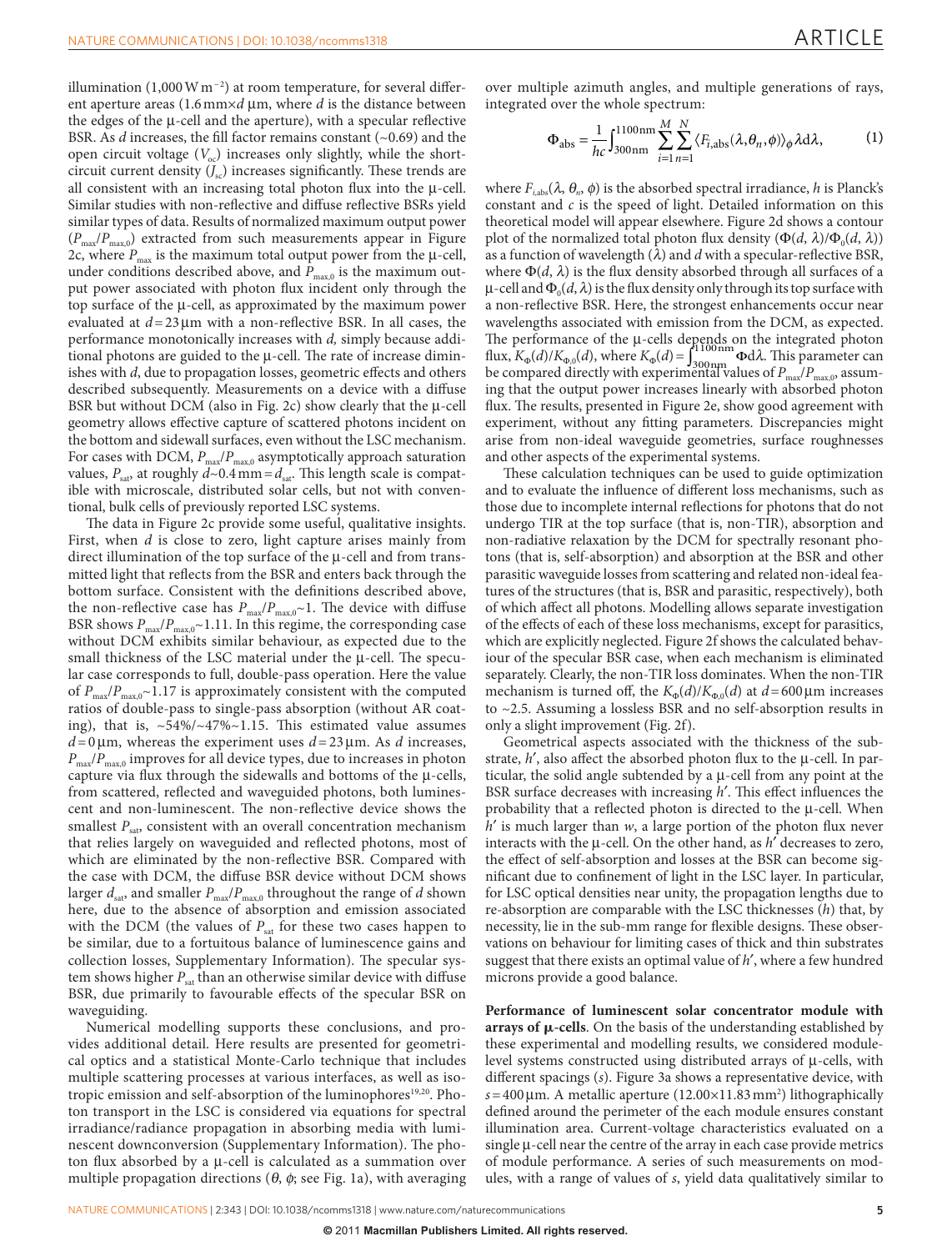those of [Figure 2](#page-4-0) (see [Fig. 3b\)](#page-6-0). As observed in [Figure 2,](#page-4-0) the specular BSR shows better performance than diffuse or non-reflective BSRs, for similar reasons. The maximum improvement is  $\sim$ 320%, which corresponds to a situation where more than twice as many photons are indirectly collected through the sidewalls and bottom surfaces of the µ-cells than those directly incident on the top. The equivalent values of  $d_{\text{sat}}$  for the array cases [\(Fig. 3](#page-6-0)) are smaller than those for model systems [\(Fig. 2](#page-4-0)), due to losses associated with the  $\mu$ -cells in the former. Photon flux from both sides of the  $\mu$ -cells in the arrays leads to values of  $(P_{sat}−1)$  that are expected to be, very roughly, two times greater than those for the model system. The illuminated areas, along the perimeter of the array, contribute additional photon flux to create somewhat larger differences; these contributions are most significant near *s*~0, where the gaps between the µ-cells have a less significant role. Optical models described previously, but modified to accommodate the array layouts and the perimeter areas explicitly, yield values of  $(K_{\Phi}(s)/K_{\Phi,0}(s))$  ([Fig. 3c\)](#page-6-0) that exhibit good agreement with experimental data. Calculations without the perimeter areas, also shown in [Figure 3c,](#page-6-0) show their effects.

**Mechanically flexible luminescent concentrator system**. PV systems with these configurations can accommodate a wide range of design choices, including challenging cases that require small thicknesses for mechanical bendability. To demonstrate this option, we built devices using the optimized designs (*s*=400µm, specular BSR) of [Figure 3](#page-6-0) on thin sheets of polyethyleneterephthalate (thickness  $\sim 50 \,\mu$ m), and in layouts that implement a top coating of PU ( $\sim$ 30 $\mu$ m) to yield a neutral mechanical plane layout<sup>18</sup>. The PU reduces the reflection losses at the surface of silicon, and also changes other optical characteristics of the structure. [Figure 4a](#page-7-0) shows such a module bent on a cylindrical support. The array consists of 21 µ-cells interconnected with metal grid lines. The total current produced under AM 1.5D illumination, in flat and bent states (two different radii of curvature, *R*), appears in [Figure 4b.](#page-7-0) Owing to several differences in design, quantitative comparison against the modules of [Figure 3](#page-6-0) is not straightforward. The current densities per cell are, however, comparable: ~41mAcm−2 for the specular BSR system (*s*=400µm) of [Figure 3,](#page-6-0) and ~31mAcm−2 for the case of [Figure 4,](#page-7-0) the latter of which includes Ohmic losses and other adverse effects, including µ-cell variability, that reduce the performance. The output power decreases when bent, mainly due to the decrease in flux associated with reductions in projected area normal to the incident light rather than any fundamental change in the efficiency of the concentration. The short circuit currents measured in these bent states decrease to  $\sim 83\%$  ( $R = 6.0$  mm) and  $\sim 74\%$  $(R = 4.5 \text{ mm})$  of values in the flat state. The corresponding reductions in the projected areas are 87 and 77% [\(Fig. 4c](#page-7-0)), thereby providing an explanation for the observed behaviour. Reflection losses associated with oblique illumination are negligible (Supplementary Information). Numerical modelling suggests that bending can increase the fraction of incident photons that are coupled into the collector in the wavelength range that luminophores do not absorb, to provide additional indirect flux into the  $\mu$ -cells. Additionally, photons incident on the system at oblique angles have increased path lengths through the LSC, contributing to slightly more efficient luminescent conversion. Detailed theoretical studies of these and related effects will appear in a separate publication.

#### **Discussion**

The collection efficiency of this type of LSC system can be defined by considering the output power, the total illumination area (*A*) of the collector and the summed area of the  $\mu$ -cells ( $n \times A_0$ , where *n* is the number of  $\mu$ -cells). For simplicity, consider the case of [Figure 2a,](#page-4-0) where  $n=1$  and we can write:

$$
P_{\text{max}} = I_0 \cdot A_0 \cdot \eta_{\text{cell}} + I_0 \cdot A \cdot \eta_{\text{col}} \cdot \eta_{\text{cell}} \tag{2}
$$



<span id="page-6-0"></span>**Figure 3 | Performance of an LSC system with arrays of silicon solar -cells.** (**a**) Optical image of a system with cells in an array with a spacing (*s*) of 400µm. The gold metallic aperture around the perimeter of the array restricts the total illumination area to 12.00mm×11.83mm (scale bar: 1mm). Electrical contact pads (30µm×50µm) were formed by photolithography and evaporation of metals (Cr/Au: ~10 nm/150 nm). (**b**) Measured normalized maximum power  $(P_{\text{max}}/P_{\text{max},0})$  as a function of *s*, measured on a  $\mu$ -cell in the centre of the array, with non-reflective (green), specular- (red), or diffuse-reflective (blue) BSRs. (**c**) Calculated normalized total photon flux ( $K_{\Phi}/K_{\Phi,0}$ ) for an individual, centrally located  $\mu$ -cell as a function of *s* under non-reflective (green), specular- (red), or diffusereflective (blue) BSR conditions*,* with (square) and without (diamond, \*) photon flux contributed from the perimeter of the array.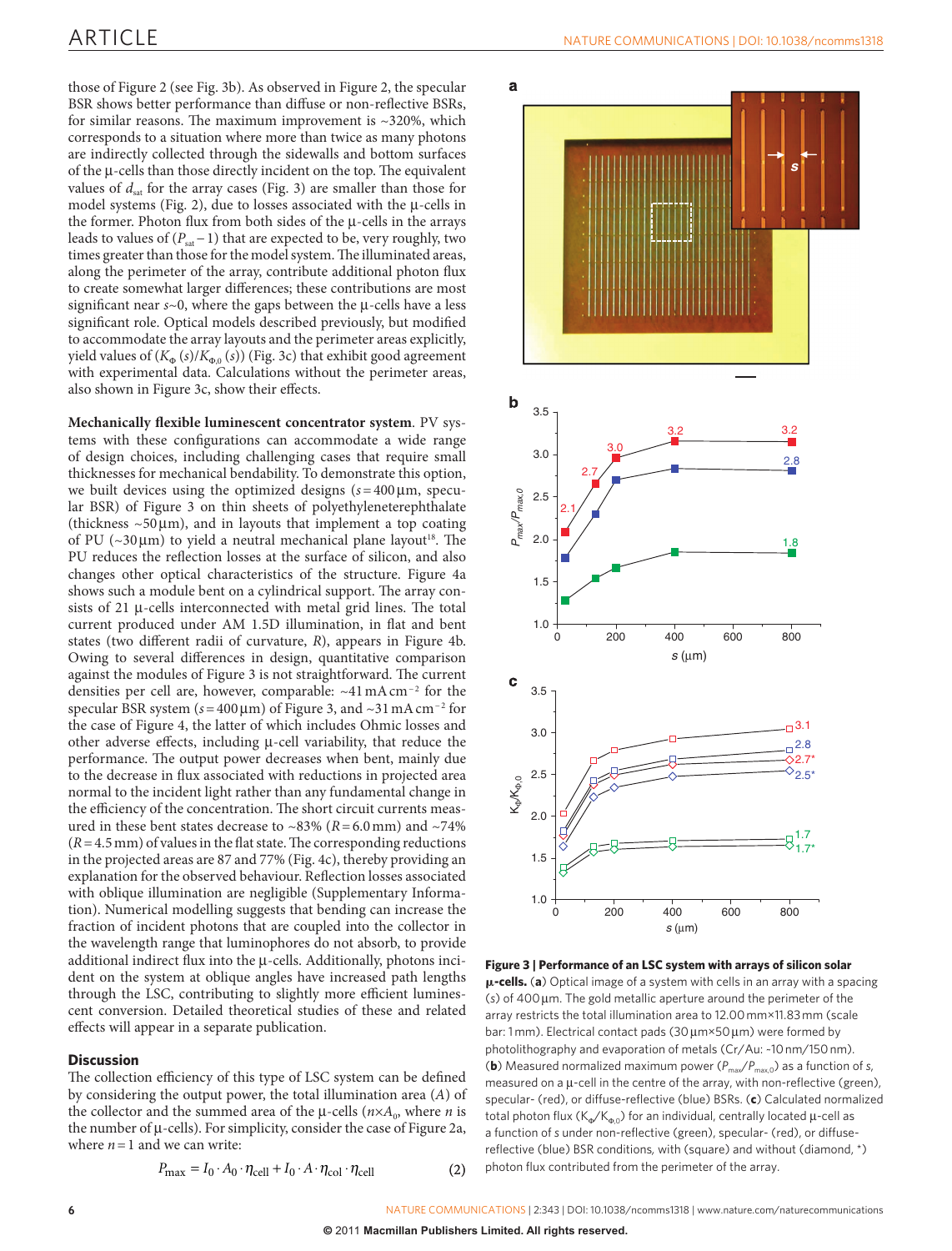

<span id="page-7-0"></span>**Figure 4 | Performance of a mechanically flexible luminescent solar module on a thin sheet of plastic.** (**a**) Optical image of a representative device bent on a cylindrical support (scale bar: 1mm). Each metal grid line interconnects 21 µ-cells, with cell-to-cell spacings of 400µm. (**b**) Measured total output current (*I*) as a function of voltage (*V*) under AM 1.5D illumination, in flat (red) and bent states (bending radii of 6.0mm (blue) and 4.5mm (green)). (**c**) Ratio of measured short circuit currents  $(I/I_0;$  red) and projected areas  $(a/a_0;$  blue) between bent and flat states as a function of bending radius (R), where  $I_0$  (*I*) and  $a_0$  (*a*) are the short circuit current and width of the module along the bending direction in the flat (bent) state, respectively.

Here,  $I_0$  is the intensity of incident solar radiation,  $\eta_{col}$  is the optical efficiency of the LSC system, and  $\eta_{cell}$  is power-conversion efficiency of a  $\mu$ -cell. At  $d = 200 \mu m$ ,  $A = 4 \cdot A_0$  and  $P_{\text{max}} = 1.7 \cdot I_0 \cdot A_0 \cdot \eta_{\text{cell}}$ . The collector efficiency is therefore 0.7/4 ~17.5%. The corresponding efficiency for the system without DCM using diffuse BSR is 0.14/4 ~3.5%. The same definition can be applied to the module of [Figure 3.](#page-6-0) To minimize edge effects, we consider the collector efficiency only for regions near the centr. Here, at *s*=400µm the efficiency is approximately 2.2/8 ~27.5% ( $P_{\text{max}} = 3.2 \cdot I_0 \cdot A_0 \cdot \eta_{\text{cell}}$ ,  $A = 8A_0$ ). By similar metrics, conventional LSC systems offer collection efficiencies in the range of  $4-7\%$ <sup>21</sup>. As shown clearly in [Figures 2 and 3,](#page-4-0) the output power saturates with increasing *d*; this behaviour leads to a decrease in  $\eta_{\text{col}}$  at large *d*. For example,  $\eta_{\text{col}} \sim 0.8/8 = 10\%$  for *d*=400µm; the efficiency is negligible in the limit of large *d*. The total power conversion efficiency is less than that of an otherwise similar module but with full area coverage of silicon microcells. The power produced by the LSC system is, however, 320% larger than that possible with the same microcells but without concentration.

The unusual LSC designs reported here offer improved performance compared with conventional layouts, and a variety of engineering options with particular value in ultrathin, lightweight and bendable systems. For practical applications that require stability under long-term exposure to sunlight, inorganic quantum dot luminophores might provide attractive alternatives to the organic dyes used here. The computational models and underlying concepts are compatible with other more advanced luminophores (for example, quantum dots), solar cells (for example, compound semiconductor devices) and waveguide structures (for example, photonic crystals). Multilayer systems with additional optical elements and structures for spectral splitting can also be envisioned. The rich range of design and materials possibilities suggests multiple paths for optimization.

#### **Methods**

**Fabrication and measurement**. Monocrystalline silicon µ-cells were fabricated from p-type 〈 111 〉 Czochralski Si wafers (10–20Ω·cm, Virginia Semiconductor Inc.) as reported previously<sup>[18](#page-8-11)</sup>. The resulting devices were printed individually or as arrays on glass or polyethyleneterephthalate substrates coated with a thin  $(\sim 30 \,\text{\mu m})$ luminophore-containing polymer layer. For the single µ-cell experiments, a metallic aperture was defined by electron-beam evaporation (Cr/Au; 15nm/400nm), photolithography and wet chemical etching. Electrical contact pads (30µm×50µm) at the end  $(p+)$  and middle  $(n+)$  of the  $\mu$ -cell were formed by photolithography and evaporation of metals (Cr/Au: ~10 nm/150 nm). The luminescent medium consisted of an ultraviolet-curable polyurethane (NOA61, Norland Products Inc.) mixed with an organic laser dye (DCM, Exciton). The mixing used methyl ethyl ketone as a co-solvent followed by vacuum removal of the solvent. Absorption and emission spectra of fully cured layers (thickness ~30µm) of PU and DCM-PU (~0.19 wt%) on glass substrates were measured using a CARY 5G spectrophotometer. Black anodized aluminium (Al) plates, Ag-coated metallic mirrors and white polyester cloth (TX609, Texwipe) attached on such mirrors provided nonreflective, specular- and diffuse-reflective BSRs, respectively. The reflectivity of the BSR was measured using a Cary 5G spectrophotometer with a diffuse reflectivity accessory, where teflon powder standard (Spectralon, Labsphere) was used as 100% reflectivity reference. The PV characteristics of the  $\mu$ -cells and modules were measured using a source meter (model 2400, Keithley) and a 1,000W full spectrum solar simulator (Oriel, 91192). Bending experiments were conducted with modules attached to glass test tubes (VWR) with outer surface diameters of 12 and 9mm.

**Numerical calculation**. A ray-tracing model was implemented as a Matlab code, with a grid resolution of 5µm for the BSR, PU-air and semiconductor-PU, and semiconductor-air surfaces. The distances travelled along the ray paths between two luminescent emission events were 5µm. The difference between the integrated photon fluxes, calculated with 2 and  $10 \,\mu m$  resolutions, was less than 0.5%, thus justifying the spatial discretization of 5µm. The stochastic error in the absorbed photon flux for the 120,000 rays used in simulations is expected to be  $\leq 0.3\%$  of the mean value for the 5µm discretization. The total number of rays considered in each of 6 generations was 120,000 (sampling 600 elevation angles between  $[-\pi/2, \pi/2]$ and 200 azimuth angles between  $[-\pi, \pi]$ ). Both ray elevation and azimuth angles had uniform random distributions. The  $\mu$ -cells were considered to extend infinitely along the third dimension. In this sense, the model is two-dimensional, but it used reflection coefficients and ray path lengths averaged over multiple azimuth directions to account for the third dimension (that is, along the lengths of the  $\mu$ -cells). The propagating photon fluxes at the edges of the structure were terminated with absorbing boundary conditions. The angular spectrum of the diffuse reflector was assumed to be Lambertian. Fresnel reflection, and transmission coefficients were calculated as the average of the values for transverse magnetic and transverse electric polarizations, thus, assuming random polarization of incident light. All the spectral material properties as well as solar spectrum itself were interpolated at 60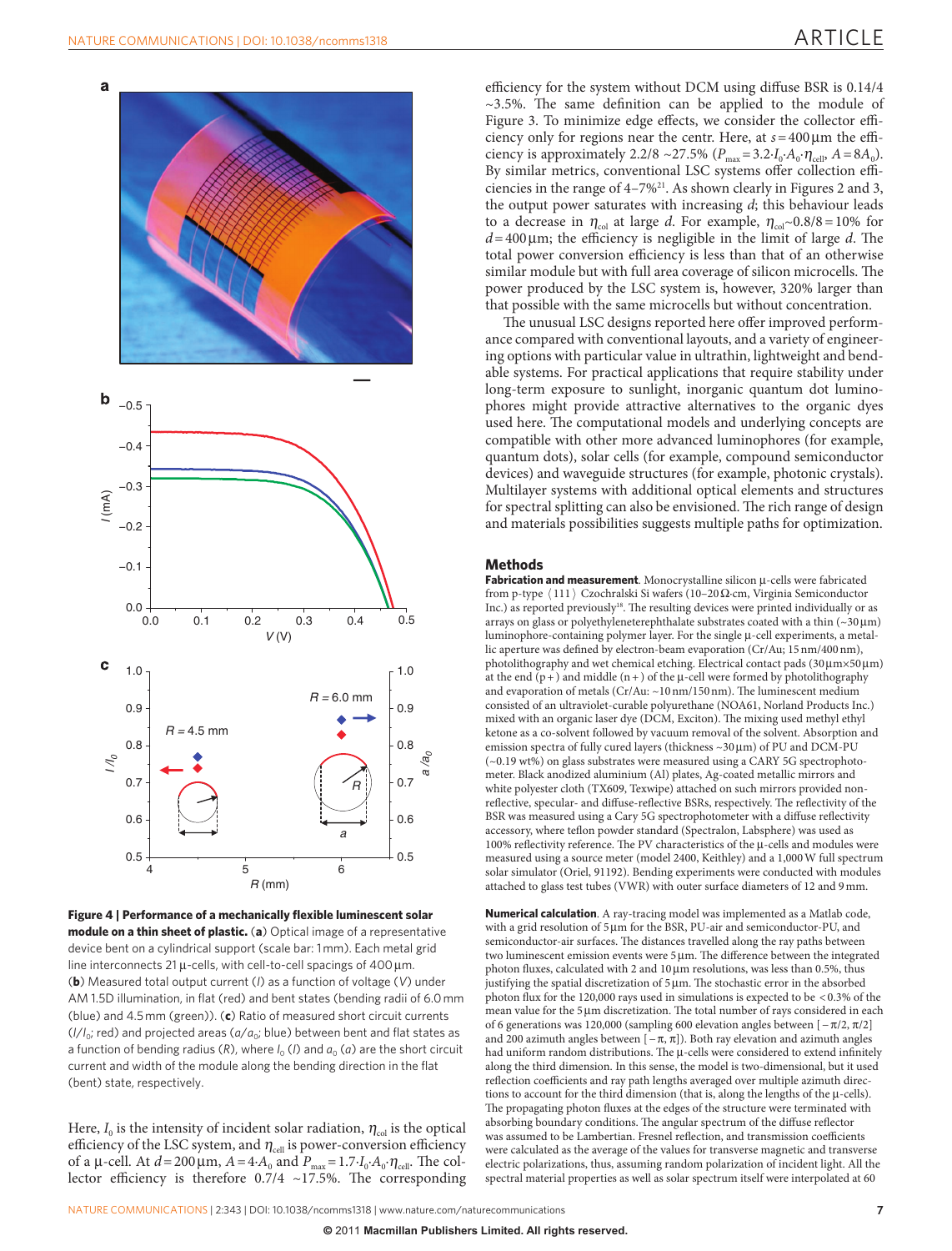uniformly spaced discrete wavelengths from 300 to 1,100nm. The luminescent dye was assumed to have the quantum yield of 0.99. We note that the two-dimensional (2D) approximation associated with the procedures described above ignores light that escapes beyond the edges of the µ-cell, in the setup of [Figure 2.](#page-4-0) For all calculations pertaining to [Figure 2](#page-4-0), we used a scaling function that accounts for the finite aperture, based on geometrical optics solution. A numerical solution of an equivalent three-dimensional (3D) radiative transfer problem in the diffusion approximation suggests a reduction of ~11% in the photon flux absorbed in the µ-cell for the 3D case compared with 2D at  $d = 400 \mu m$ . The geometrical optics model suggests ~17% reduction for the same case.

#### **References**

- <span id="page-8-0"></span>1. Yamaguchi, M. & Luque, A. High efficiency and high concentration in photovoltaics. *IEEE Trans. Elect. Dev.* **46,** 2139–2144 (1999).
- 2. Swanson, R. M. The promise of concentrators. *Prog. Photovolt.* **8,** 93–111  $(2000)$
- <span id="page-8-1"></span>3. Stavrides, A. *et al.* in *Photovoltaic Specialists Conference, 2002. Conference Record of the 29th IEEE* 920–922.
- <span id="page-8-2"></span>4. Mousazadeh, H. *et al.* A review of principle and sun-tracking methods for maximizing solar systems output. *Renew. Sust. Energy Rev.* **13,** 1800–1818 (2009).
- 5. Luque, A. & Andreev, V. *Concentrator Photovoltaics* (Springer, 2010).
- <span id="page-8-3"></span>6. Yoon, J. *et al.* GaAs photovoltaics and optoelectronics using releasable multilayer epitaxial assemblies. *Nature* **465,** 329–334 (2010).
- <span id="page-8-4"></span>7. Weber, W. H. & Lambe, J. Luminescent greenhouse collector for solar radiation. *Appl. Opt.* **15,** 2299–2300 (1976).
- 8. Batchelder, J. S., Zewail, A. H. & Cole, T. Luminescent solar concentrators. 1. Theory of operation and techniques for performance evaluation. *Appl. Opt.* **18,** 3090–3110 (1979).
- Batchelder, J. S., Zewail, A. H. & Cole, T. Luminescent solar concentrators. 2. Experimental and theoretical analysis of their possible efficiencies. *Appl. Opt.* **20,** 3733–3754 (1981).
- <span id="page-8-5"></span>10. Pauchard, M. *et al.* Optical amplification of the cutoff mode in planar asymmetric polymer waveguides. *Appl. Phys. Lett.* **83,** 4488–4490 (2003).
- 11. Yokoyama, D., Moriwake, M. & Adachi, C. Spectrally narrow emissions at cutoff wavelength from edges of optically and electrically pumped anisotropic organic films. *J. Appl. Phys.* **103** (2008).
- <span id="page-8-6"></span>12. Smestad, G., Ries, H., Winston, R. & Yablonovitch, E. The thermodynamic limits of light concentrators. *Sol. Energy Mater.* **21,** 99–111 (1990).
- <span id="page-8-7"></span>13. Sansregret, J., Drake, J. M., Thomas, W. R. L. & Lesiecki, M. L. Light transport in planar luminescent solar concentrators-the role of DCM self-absorption. *Appl. Opt.* **22,** 573–577 (1983).
- <span id="page-8-8"></span>14. Barnham, K., Marques, J. L., Hassard, J. & O'Brien, P. Quantum-dot concentrator and thermodynamic model for the global redshift. *Appl. Phys. Lett.* **76,** 1197–1199 (2000).
- 15. Gallagher, S. J., Norton, B. & Eames, P. C. Quantum dot solar concentrators: electrical conversion efficiencies and comparative concentrating factors of fabricated devices. *Sol. Energy* **81,** 813–821 (2007).
- <span id="page-8-9"></span>16. Mulder, C. L. *et al.* Luminescent solar concentrators employing phycobilisomes. *Adv. Mater.* **21,** 1–5 (2009).
- <span id="page-8-10"></span>17. Currie, M. J., Mapel, J. K., Heidel, T. D., Goffri, S. & Baldo, M. A. High-efficiency organic solar concentrators for photovoltaics. *Science* **321,** 226–228 (2008).
- <span id="page-8-11"></span>18. Yoon, J. *et al.* Ultrathin silicon solar microcells for semitransparent, mechanically flexible and microconcentrator module designs. *Nat. Mater.* **7,** 907–915 (2008).
- <span id="page-8-12"></span>19. Bierhoff, T., Griese, E. & Mrozynski, G. in *Microwave Conference, 2000. 30th European* 1–4.
- 20. Bierhoff, T., Wallrabenstein, A., Himmler, A., Griese, E. & Mrozynski, G. Ray tracing technique and its verification for the analysis of highly multimode optical waveguides with rough surfaces. *IEEE Trans. Magnet.* **37,** 3307–3310 (2001).
- <span id="page-8-13"></span>21. Goldschmidt, J. C. *et al.* Increasing the efficiency of fluorescent concentrator systems. *Sol. Energy Mater. Sol. Cells* **93,** 176–182 (2009).

#### **Acknowledgments**

We thank T. Banks and J. Soares for help in using facilities at the Frederick Seitz Materials Research Laboratory. The parts of the work involving photovoltaic cells, modules and modelling; optics and optical design; and flexible devices were supported by the Department of Energy award DE-FG02-07ER46471, an Energy Frontier Research Center and a DARPA award, respectively. J.Y. acknowledges support from a startup fund at University of Southern California, and a Beckman Institute postdoctoral fellowship.

#### **Author contributions**

J.Y., L.L., H.T.J., R.G.N. and J.A.R. designed experiments. J.Y., L.L., J.H.R., H.T.J., R.G.N. and J.A.R. carried out experiments and analysed the data. A.V.S., H.T.J., R.G.N. and J.A.R. contributed to optics modelling and analysis. J.Y., L.L., A.V.S., H.T.J., R.G.N. and J.A.R. wrote the manuscript.

#### **Additional information**

**Supplementary Information** accompanies this paper at http://www.nature.com/ naturecommunications

**Competing financial interests:** The authors declare no competing financial interests.

**Reprints and permission** information is available online at http://npg.nature.com/ reprintsandpermissions/

**How to cite this article:** Yoon, J. *et al.* Flexible concentrator photovoltaics based on microscale silicon solar cells embedded in luminescent waveguides. *Nat. Commun.* 2:343 doi: 10.1038/ncomms1318 (2011).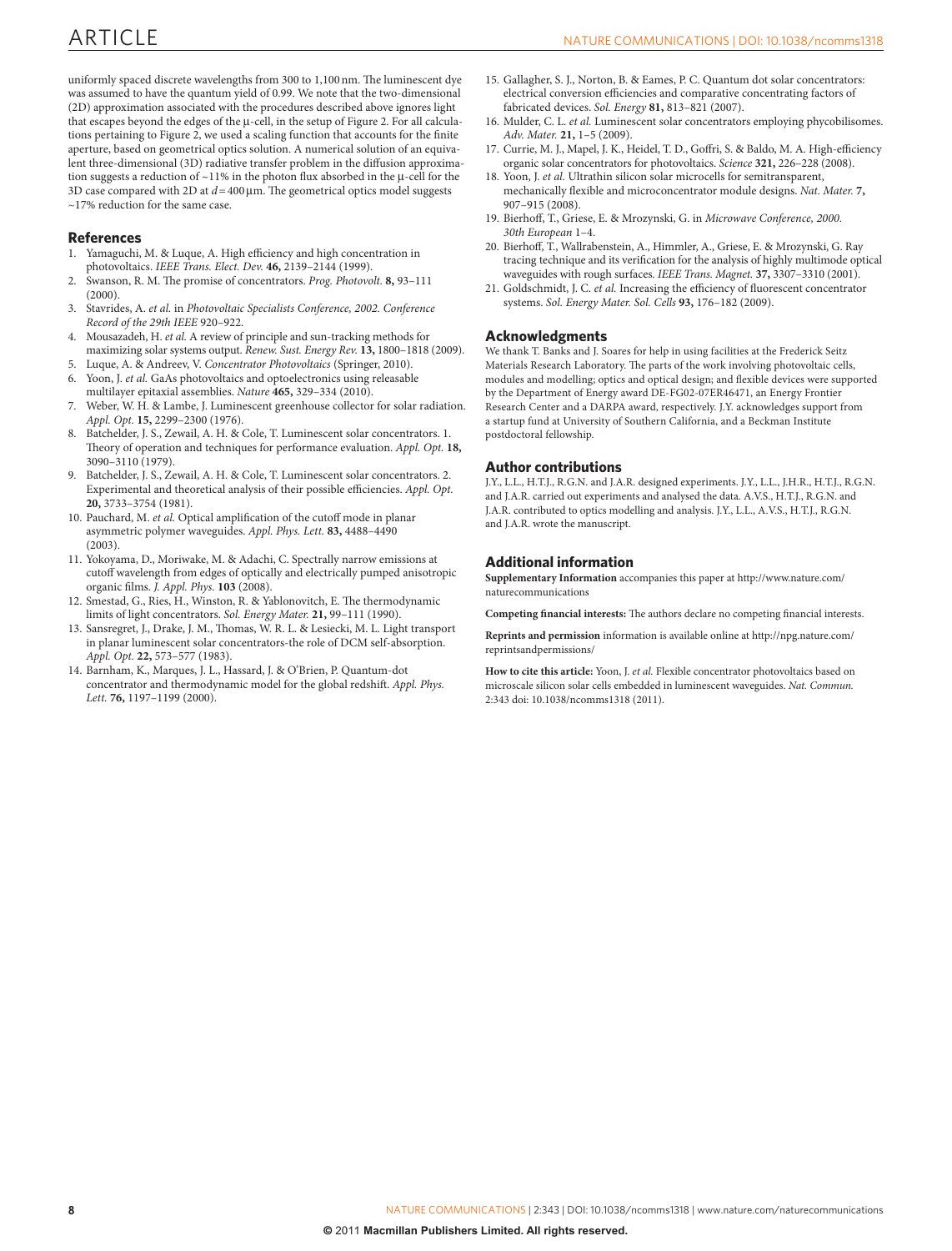# **Flexible Concentrator Photovoltaics Based on Microscale Silicon Solar Cells Embedded in Luminescent Waveguides**

# **Supplementary Information**

Jongseung Yoon, Lanfang Li, Andrey V. Semichaevsky, Jae Ha Ryu, Harley T. Johnson, Ralph G. Nuzzo, John A. Rogers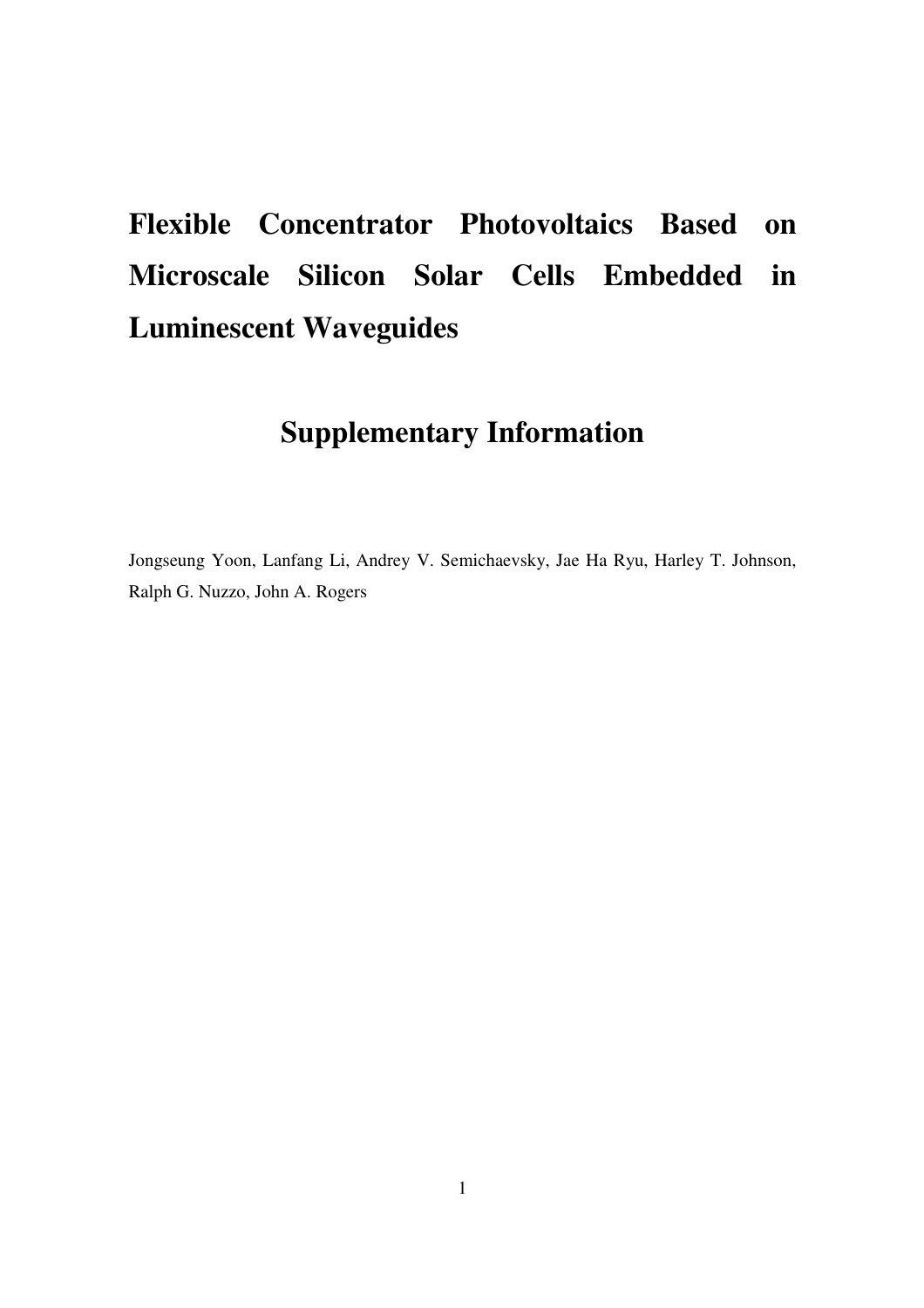## **Supplementary Figures**



**Supplementary Figure S1: Determination of optimum dye concentration.** 

Experimentally measured fluorescence intensity and absorbance as a function of dye concentration for fully cured DCM-PU films (thickness  $\sim$  30  $\mu$ m) on a glass substrate.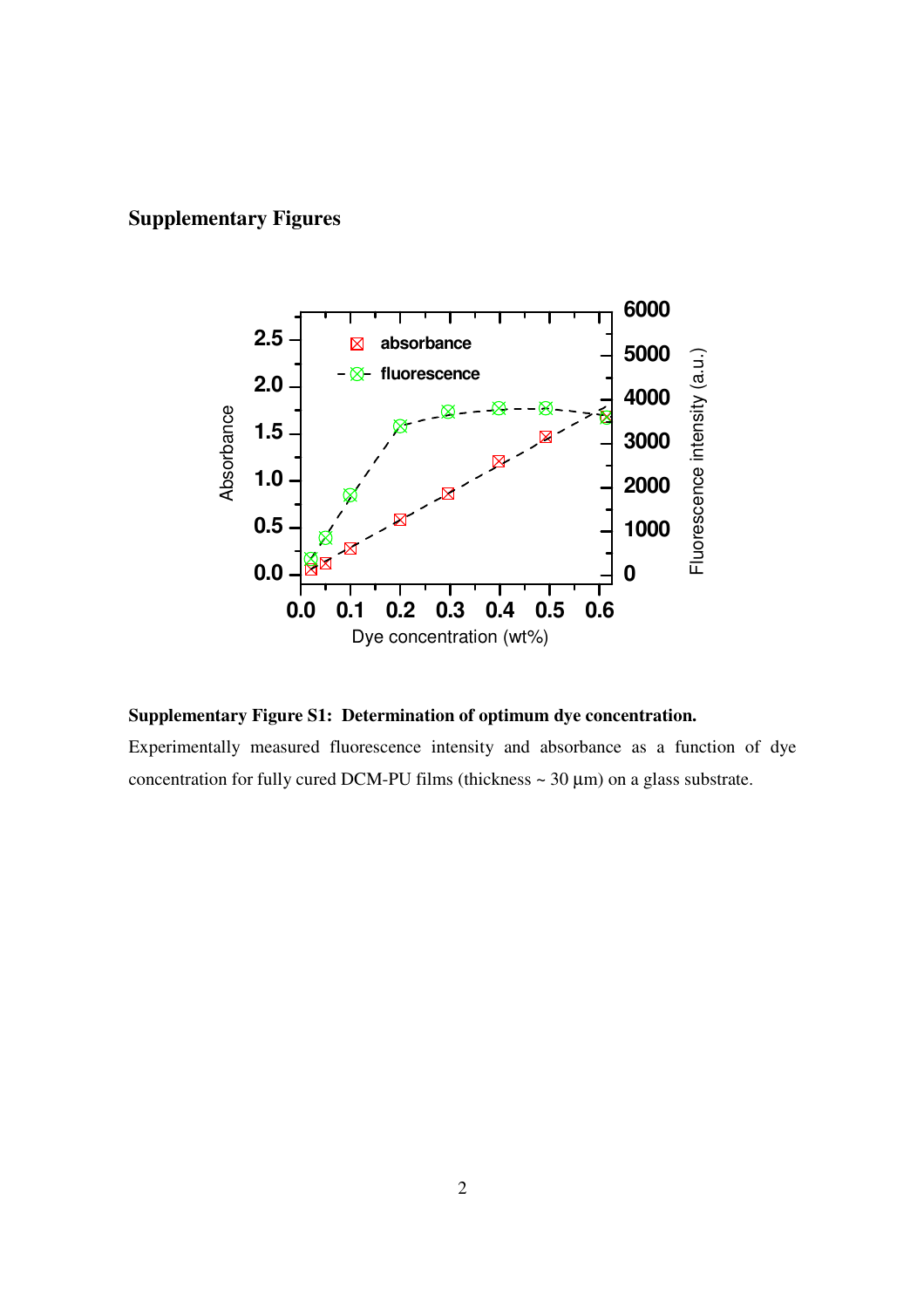

**Supplementary Figure S2: IV characteristics of a printed** µ**-cell in PU with diffuse BSR.** 

**a)** Experimentally measured current density (*J*)-voltage (*V*) curves and **b)** corresponding  $P_{max}/P_{max,0}$  of a printed  $\mu$ -cell in PU (without DCM) with diffuse BSR under AM 1.5D illumination as a function of aperture width  $(d = 25, 100, 200, 400, 800, 1600, 3200 \,\text{\mu m})$ .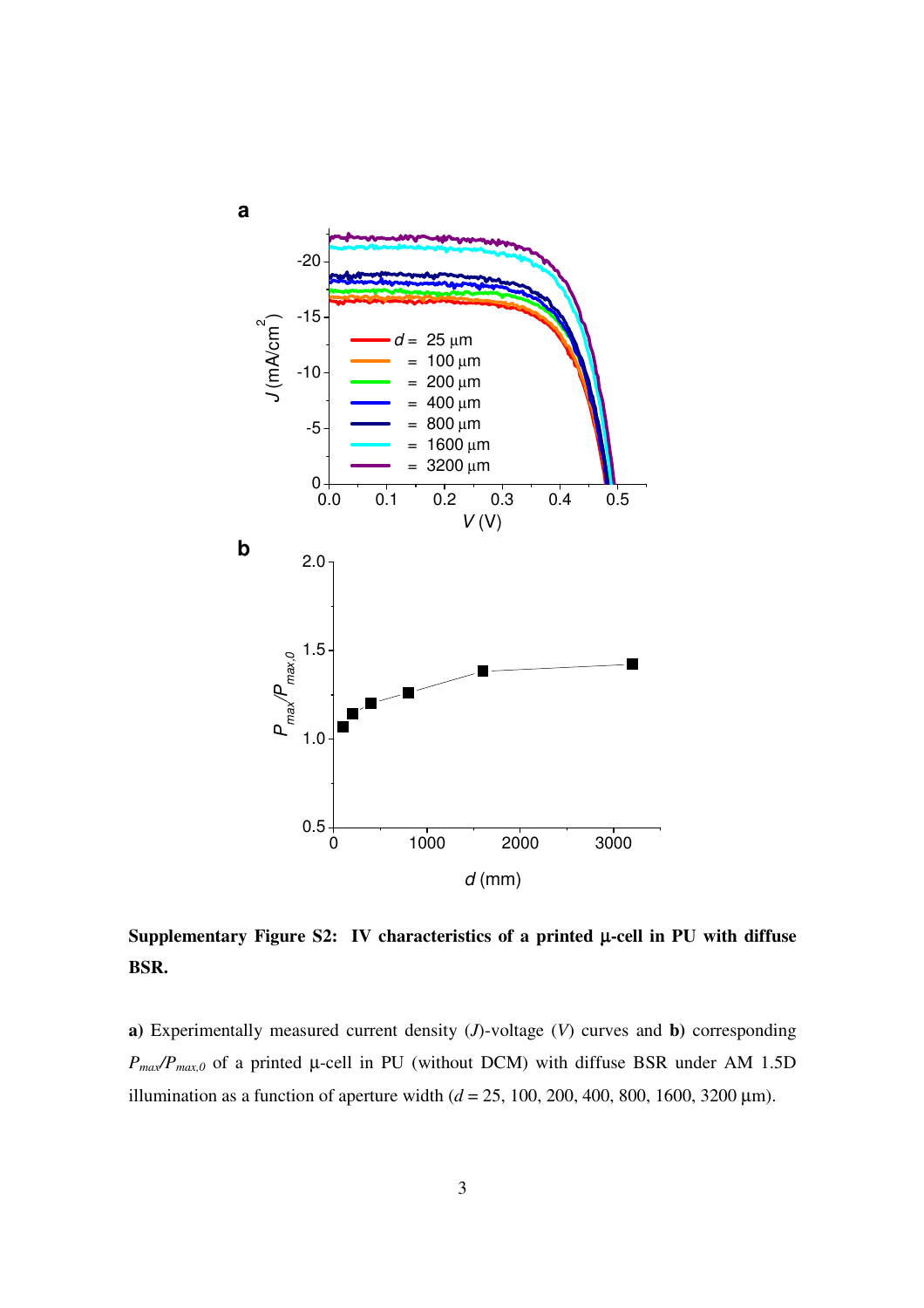## **Supplementary Discussion**

## **Determination of optimum dye concentration**

The dye concentration  $(-0.19 \text{ wt\%})$  employed in this work was chosen from the study of concentration dependence of fluorescent intensity of fully cured DCM-doped PU films on a glass substrate. **Supplementary Figure S1** shows experimentally measured absorbance and fluorescence intensity of DCM-PU solid films (thickness  $\sim$  30  $\mu$ m) as a function of dye concentration. Fluorescence intensity increases linearly with dye concentration up to ~0.2wt%. The slope of increase diminishes in higher concentrations due to the effect of interaction of dye molecules and resulting self-quenching of fluorescence.

## *JV* **characteristics of diffuse BSR device without DCM**

**Supplementary Figure S2 (a)** and **(b)** show current density (*J*) and voltage (*V*) curves of diffuse reflective BSR device (in the same geometry as in **Figure 2(a)**) without DCM under simulated AM 1.5D illumination (1000 W/m<sup>2</sup>), and corresponding  $P_{max}/P_{max,0}$  as a function of *d*, respectively.

### **Numerical ray-tracing calculation of Luminescent Solar Concentrator**

We consider a system of coupled integro-differential equations representing the Lambert-Beer law with (S1) and without the luminescence (S2) at a set of discrete light wavelength:

$$
\frac{dF_i(r_j,\lambda)}{dr_j} = -\alpha(\lambda)F_i(r_j,\lambda) +
$$
\n
$$
\eta_q(\lambda)\varepsilon_0(\lambda)\int_0^{\lambda}\alpha(\lambda')(F_i(r_j,\lambda') + F_{nl}(r_j,\lambda'))\lambda'd\lambda'/\int_0^{\lambda}\lambda'd\lambda',
$$
\n(S1)

$$
\frac{dF_{nl}(r_i,\lambda)}{dr_i} = -\alpha(\lambda)F_{nl}(r_i,\lambda),\tag{S2}
$$

where  $r_i$  and  $r_j$  are the distances traveled by non-luminescent and luminescent photons along the corresponding ray directions,  $\varepsilon_0(\lambda)$  is the dye emission spectrum,  $\lambda$  is the light